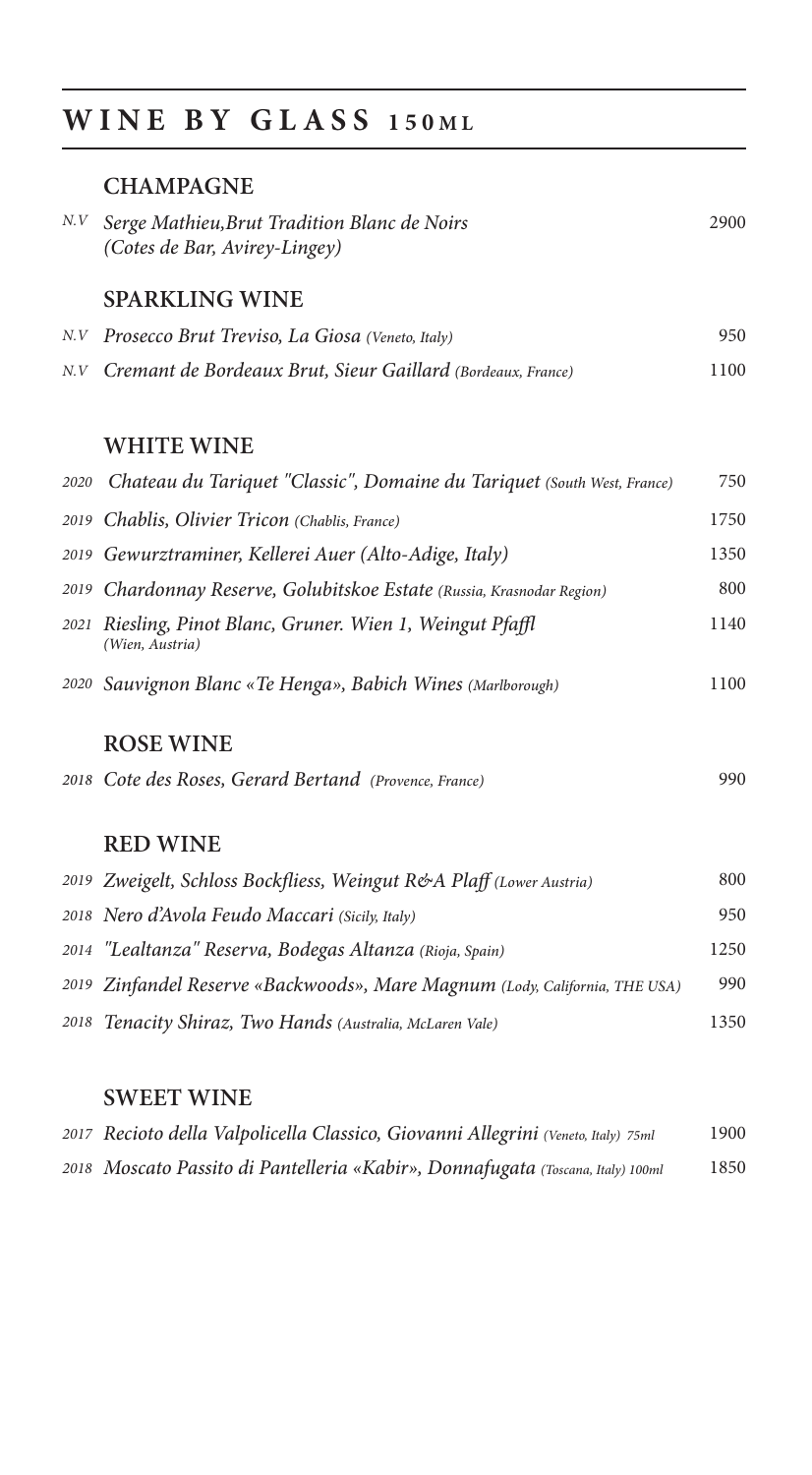# **HALF BOTTLES 0.375ml**

| N.V Nino Franco, Brut, Valdobbiadene Prosecco Superiore<br>(Veneto, Italy) |       | 3350 |
|----------------------------------------------------------------------------|-------|------|
| 2020 Lugana "I Frati" Ca dei Fratti (Lombardy, Italy)                      | white | 3450 |
| 2020 Pinot Grigio Diligo<br>(Veneto, Italy)                                | white | 2900 |
| 2019 Domaine La Suffrene (Bandol, France)                                  | rose  | 4200 |
| 2019 Chianti Classico, Castello di Querceto<br>(Tusany, Italy)             | red   | 3500 |

## **C HA M PAG N E C OL L E C T ION**

## **CHAMPAGNE BLANC**

|     | N.V. Sélection Brut, Gruet                                | 12500 |
|-----|-----------------------------------------------------------|-------|
|     | N.V. Loriot-Pagel, "Carte d'Or" Brut                      | 15000 |
|     | N.V. Drappier, "Carte d'Or" Brut                          | 16700 |
|     | N.V. Forget-Brimont, Brut Premier Cru                     | 18500 |
|     | N.V. Perrier-Jouet, Grand Brut                            | 18900 |
|     | N.V. Moet & Chandon "Imperial" Brut                       | 19000 |
|     | N.V. Ayala "Brut Majeur" Brut                             | 19500 |
|     | N.V. Vilmart, Grande Reserve Brut Premier Cru             | 22000 |
|     | 2015 Marguet Per & Fils, "Shaman 15" Extra Brut Grand Cru | 18500 |
|     | 2017 Marguet Per & Fils, "Shaman 17" Extra Brut Grand Cru | 18500 |
|     | N.V. Chartogne-Taillet, "Sainte Anne" Brut                | 19500 |
| N.V | Billecart-Salmon, Brut Reserve                            | 22000 |
|     | 2013 Hure Freres, "Instantanee" Extra Brut                | 23000 |
|     | N.V. Bollinger, "Special Cuvee" Brut                      | 23400 |
|     | 2010 Mailly, "L'Intemporelle" Grand Cru                   | 23400 |
|     |                                                           |       |

### **CHAMPAGNE BLANC DE BLANCS**

| N.V. Larmandier-Bernier, «Longitude» Extra-Brut, Champagne<br>Premier Cru Cotes de Blanc | 25000 |
|------------------------------------------------------------------------------------------|-------|
| N.V. Pierre Gimonnet & Fils» Special Club»<br>Grands Terroirs de Chardonnay              | 28200 |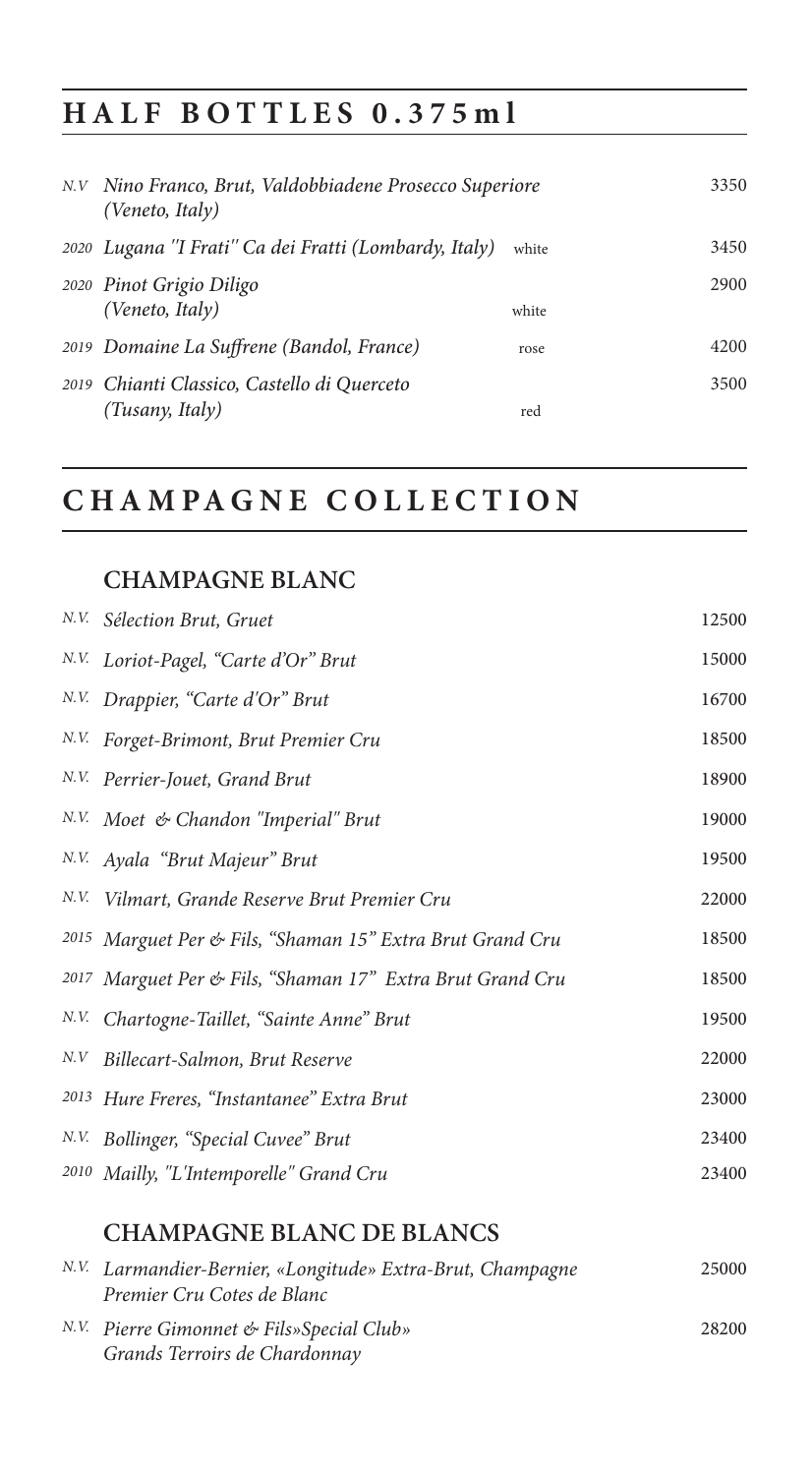|      | <b>CHAMPAGNE BLANC DE NOIR</b>                                    |       |
|------|-------------------------------------------------------------------|-------|
| N.V. | Serge Mathieu, Blanc de Noirs Brut Tradition                      | 16560 |
| N.V. | Bourgeois-Diaz, Blanc de Noirs Brut Nature                        | 19500 |
|      | <b>CHAMPAGNE ROSE</b>                                             |       |
|      | N.V. Gonet-Medeville, Extra Brut Rose Premier Cru                 | 19500 |
| N.V. | Geoffroy, "Rose de Saignee" Brut Premier Cru                      | 21000 |
| N.V. | Moet & Chandon, "Imperial" Brut Rose                              | 23000 |
| N.V. | Yann Alexander, "Blanches Terres" Brut Rose<br>Premier Cru        | 26700 |
|      | 2015 Marguet Per & Fils, "Shaman 15" Rose Extra Brut<br>Grand Cru | 22200 |
|      | <b>CHAMPAGNE GRANDE CUVEE</b>                                     |       |
|      | N.V. Champagne Corbon, "Brut d'Autrefois"                         | 35400 |
|      | 2006 Paul Bara, "Comtesse Marie de France" Brut Grand Cru         | 39000 |
|      | 2006 Nicolas Feuillatte, "Palmes D'Or" Brut                       | 46200 |
|      | 2009 Marguet Per & Fils, "Sapience" Extra Brut Premier Cru        | 57600 |
|      | 2008 "Dom Perignon" Cuvee, Moet & Chandon                         | 65000 |

# **SPA R K L I NG W I N E**

| 2020 | Moscato d'Asti, Prunotto (Piemonte, Italy)                                                                                 | 5900  |
|------|----------------------------------------------------------------------------------------------------------------------------|-------|
| N.V  | Prosecco di Valdobbiadene Superiore "Victor", Contarini<br>(Veneto, Italy)                                                 | 6500  |
|      | <sup>2019</sup> PetNat Rose, Vensamè Ancestrale Spumante dosaggio zero,<br>Santa Lucia Biodinamica (Emilia-Romagna, Italy) | 6900  |
|      | N.V Rose Lorenzon, Enzo Lorenzon<br>(Friuli-Venezia Giulia, Italy)                                                         | 8500  |
|      | N.V Cremant de Limoux "Josephine", Domaine les Hautes Terres<br>(Languedoc.France)                                         | 9500  |
|      | <sup>2018</sup> Riesling Trocken Sekt, Kloster Eberbach (Rheingau, German)                                                 | 7900  |
| 2018 | Gruner Veltliner Brut, Weingut Pfaffle (Niederosterreich, Austria)                                                         | 9400  |
| 2012 | Franciacorta "Mon Saten" brut, Villa Franciacorta<br>(Lombardy, Italy)                                                     | 15000 |
|      | <sup>2017</sup> Tete de Cheval, Brut, Golubitskoe Estate / Villa Romanov<br>(Krasnodar Region, Russia)                     | 6500  |
|      | 2016 "Империал" Брют Розе, Абрау-Дюрсо<br>(Краснодарский край, Россия)                                                     | 6800  |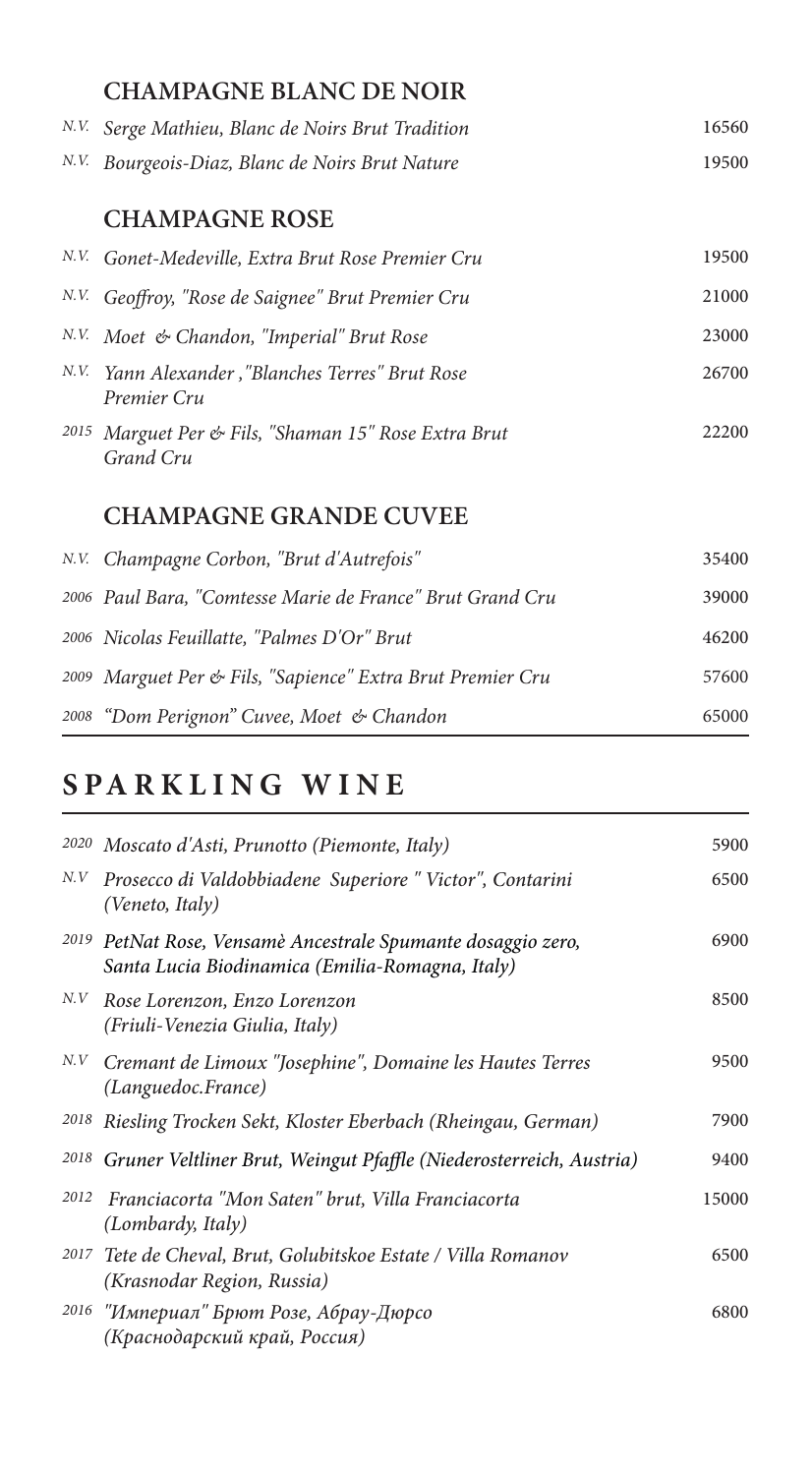## **WHITE WINE**

## **F R A N C E BOURGOGNE**

|      | 2018 Chablis, Domaine Servin                                              | 9500  |
|------|---------------------------------------------------------------------------|-------|
|      | 2017 Chablis Grand Cru, "Bugros", Joseph Drouhin                          | 28000 |
| 2018 | Bourgogne Chardonnay "Kimmeridgien",<br>Jean-Marc Brocard                 | 7500  |
|      | 2018 Bourgogne Vezelay "Le Galerne",<br>Domaine Montanet-Thoden           | 15000 |
| 2018 | "Macon-Verze", Domaine Leflaive                                           | 17500 |
|      | 2018 Pouilly-Fuisse, Joseph Drouhin                                       | 16000 |
| 2018 | Marsannay "Les Clos", Domaine Rene Bouvier                                | 18000 |
| 2017 | Saint-Romain "Sous La Velle",<br>Domaine Henri et Gilles Buisson          | 16700 |
| 2018 | Rully 1er Cru "Marissou", Domaine Saint-Jacques                           | 18600 |
| 2018 | Saint Aubin 1-er Cru "Les Frionnes",<br>Maison Morey-Coffinet             | 22700 |
| 2019 | Chassagne-Montrachet, Domaine Fontaine-Gagnard                            | 27000 |
|      | 2018 Meursault, Henri Boillot                                             | 35000 |
| 2018 | Puligny-Montrachet, 1er Cru "Les Folatieres",<br>Domaine Jean-Louis Chavy | 39000 |

## **ALSACE**

| 2018 Pinot Gris Cuvee, Rene Dopff                                         | 7200  |
|---------------------------------------------------------------------------|-------|
| 2018 Gewürztraminer Tradition, Jean-Baptiste Adam semi-dry                | 7800  |
| 2018 Riesling Côte de Rouffach, Mure                                      | 8900  |
| 2018 Pinot Gris "Clos des Capucins", Domaine Weinbach                     | 11800 |
| 2015 Langenberg "La Longue Colline" Cru d'Alsace,<br>Domaine Marcel Deiss | 14400 |

#### **VALLEE DU RHONE**

| 2017 Condrieu «Brunel de la Gardine», Chateau de la Gardine                 | 25000 |
|-----------------------------------------------------------------------------|-------|
| 2017 Hermitage Blanc «Le Chevalier de Sterimberg»,<br>Paul Jaboulet Aine    | 28800 |
| <sup>2016</sup> Chateauneuf-du-Pape «Cuvee Prestige», Domaine de la Janasse | 35400 |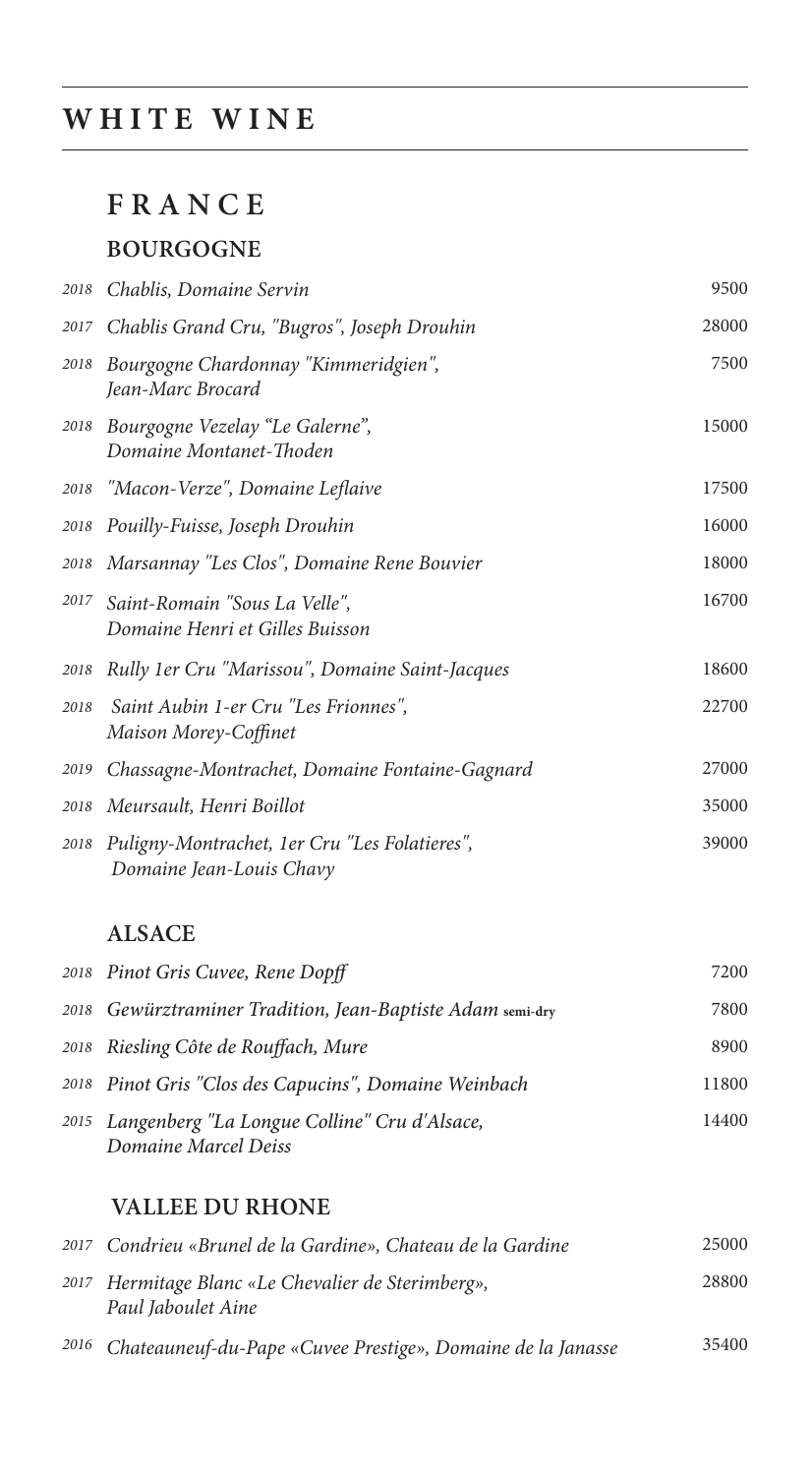## **VALLEE DE LA LOIRE**

|      | 2018 Muscadet Sevre at Maine Sur Lie "Domaine de la Louvetrie",<br>Domaine Landron | 4700  |
|------|------------------------------------------------------------------------------------|-------|
|      | 2017 Anjou "Effusion", Patrick Baudouin                                            | 9900  |
|      | 2013 Savennieres "Les Caillardieres", Domaine du Closel                            | 17400 |
|      | 2019 Sancerre "Comte Lafond"                                                       | 15000 |
|      | 2020 Sancerre "La Moussiere", Alphonse Mellot                                      | 15550 |
|      | 2017 Sancerre "Les Romains", Domaine Vacheron & Fils                               | 17400 |
|      | 2018 Pouilly-Fume "La Moynerie",<br>Domaine Michel Redde et Fils                   | 9900  |
|      | 2019 «Blanc Etc», Didier Dagueneau                                                 | 25000 |
|      | <sup>2015</sup> Pouilly-Fume "Baron de L", Le Baron Patrick de Ladoucette          | 39000 |
|      | <b>ANOTHER TERROIRS</b>                                                            |       |
|      | 2009 Chardonnay "En Paradis" Vieilles Vignes, Domaine Rijckaert (Jura)             | 9500  |
|      | 2014 Chateau de Rochemorin (Bordeaux)                                              | 9700  |
|      | 2012 Clocher d'Alet les Bains (Laungedoc-Roussillon)                               | 11500 |
|      | ITALY                                                                              |       |
|      | <b>PIEMONTE</b>                                                                    |       |
|      | 2018 Gavi di Gavi "Volo", Morgassi Supperiore                                      | 8500  |
|      | 2018 Chardonnay, Bruno Rocca                                                       | 13000 |
|      | 2017 Chardonnay "Rossj -Bass", Angelo Gaja                                         | 25000 |
|      | <b>ALTO ADIGE</b>                                                                  |       |
|      | 2019 Pinot Grigio, Zorutti                                                         | 7700  |
|      | 2019 Gewurztraminer, Kellerei Auer                                                 | 6900  |
|      | <b>FRIULI-VENEZIA-GIULIA</b>                                                       |       |
|      | 2019 Toh! Friulano, Di Lenardo                                                     | 4900  |
| 2017 | Pinot Bianco, Villa Russiz, Collio                                                 | 7900  |
| 2017 | Sauvignon Colli Orientali del Friuli, Rodaro Paolo                                 | 9500  |
|      | 2016 Confini, Lis Neris                                                            | 14900 |
| 2016 | "Braide Alte", Societa Agricola Livon                                              | 14900 |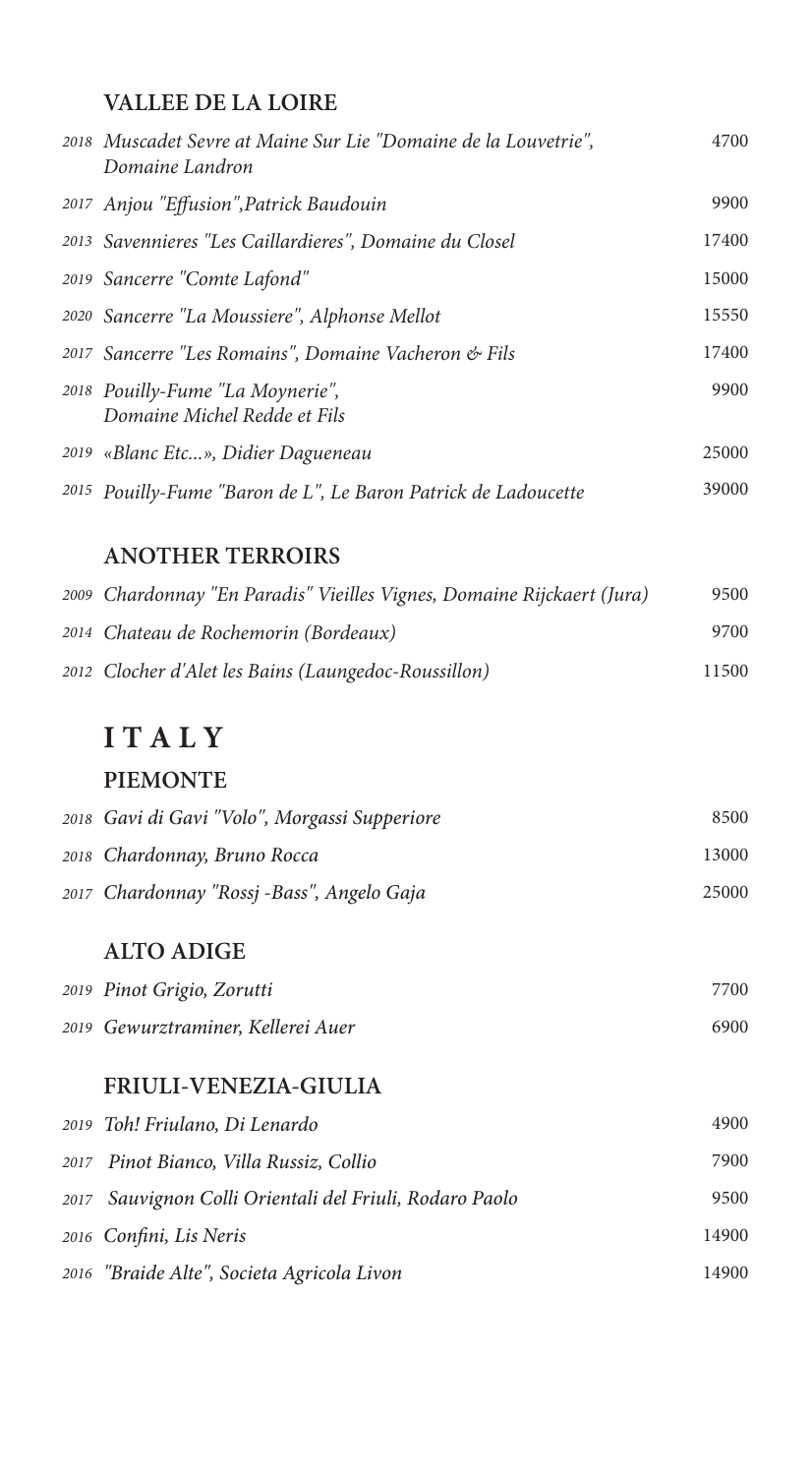### **ANOTHER TERROIRS**

| 2019 Soave Lepiga, Tenuta Santa Maria di Gaetano Bertani (Veneto)     | 6500  |
|-----------------------------------------------------------------------|-------|
| 2019 Lugana, Ottella Le Creete, Ottella (Veneto)                      | 8900  |
| 2015 Chardonnay "Cuvee Bois", Les Cretes (Valle d'Aosta)              | 18900 |
| 2018 Malvasia Puntinata «Cardito»,<br>Donato Giangirolami (Lazio)     | 5900  |
| 2019 "Andataeritorno", Ancarani (Emmilia-Romagna)                     | 8900  |
| <sup>2017</sup> "Vistamare" Ca' Marcanda, Angelo Gaja (Tuscany)       | 15000 |
| 2016 Furore Bianco "Fiorduva" Costa d'Amalfi, Marisa Cuomo (Compania) | 23000 |
| 2017 Roccafiore, «Fiorfiore» Grechetto di Todi (Umbria)               | 11900 |
| 2018 "Meri" Vermentino di Sardegna, Agriolas (Sardegna)               | 5900  |
| 2019 «Jasmin», Firriato (Sicilia)                                     | 5800  |

## **G E R M A N Y**

| 2019 Blanc de Noir Trocken, Weingut Burggarten (Ahr)               | 6900  |
|--------------------------------------------------------------------|-------|
| 2015 Riesling "Saar", Van Volxem (Moselle-Saar-Ruver) semi-dry     | 6700  |
| 2020 Riesling «Haus Klosterberg», Markus Molitor (Mosel)           | 6500  |
| 2020 Riesling Trocken, Balthasar Ress (Rheingau)                   | 5500  |
| 2019 Grauburgunder, Prinz Salm (Rheingau)                          | 7500  |
| 2017 Riesling "Burg Layen", Schlossgut Diel (Nahe)                 | 9500  |
| 2017 Riesling GG "Goldloch", Schlossgut Diel (Nahe)                | 18600 |
| 2020 Riesling Trocken, Georg Mosbacher (Pfhalz)                    | 6900  |
| 2017 Pinot Blanc GG "Kirschgarten", Philipp Kuhn (Pfhalz)          | 15500 |
| 2015 Riesling GG "Pechstein" Forster, Reichsrat Von Buhl (Pfhalzs) | 19500 |

## **A U S T R I A**

| 2020 Riesling Selection, Nittnaus (Burgenland)                              | 4900  |
|-----------------------------------------------------------------------------|-------|
| 2021 Cuvee Florentina, Schloss Bockfiess (Lower Austria)                    | 3900  |
| 2017 Gruner Veltliner « Terrassen» BIO,<br>Weingut Brundlmayer (Camptal)    | 8700  |
| 2019 Gelber Muscateler "Ried Postaler", Schmelz (Wachau)                    | 9900  |
| 2018 Gruner Veltliner Smaragd, Ried Muhlpoint, Alzinger (Wachau)            | 11700 |
| 2018 Chardonnay Leithaberg, Birgit Braunstein (Burgenland)                  | 11900 |
| 2016 Chardonnay Grand Reserve Rossern, Weingut PFAFFL (Lower Austria) 13900 |       |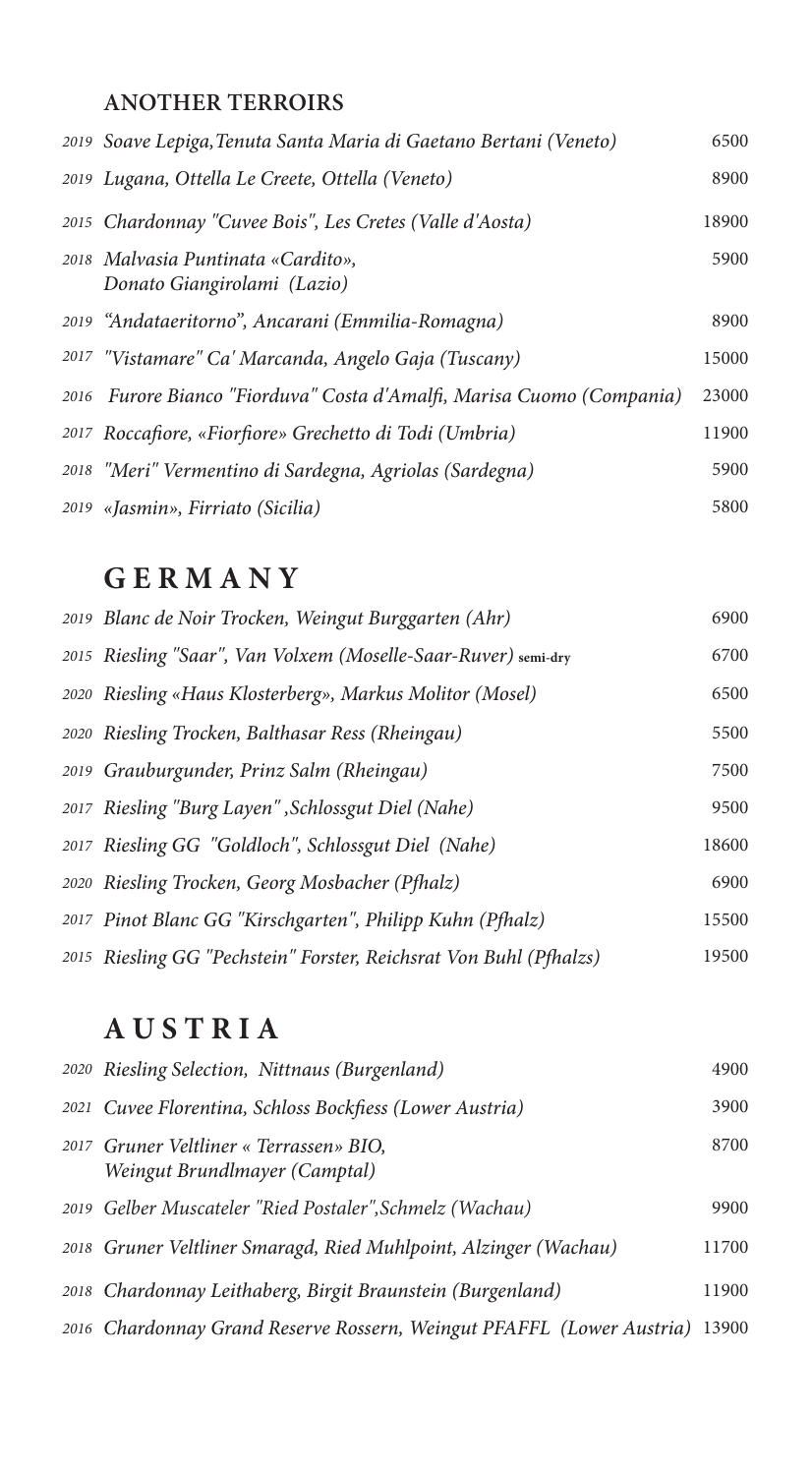## **S P A I N**

| 2018 Verdejo "Cucu", Barco del Corneta (Castilla y Leon)            | 7500  |
|---------------------------------------------------------------------|-------|
| 2018 "Astobiza" Blanco Ondarrabi Suri, Petit Corby (Basque Country) | 5900  |
| 2017 Albarino "Paco & Lola", Paco & Lola (Rias Baixas)              | 7500  |
| 2015 Albarino Organistrum, Bodegas Martin Codax (Rias Baixas)       | 7200  |
| 2018 "Nelin", Clos Mogador (Priorat)                                | 15000 |

## **A N O T H E R O L D W O R L D**

| 2015 Тифлисская Коллекция, Цинандали (Кахетия)                                     | 6900  |
|------------------------------------------------------------------------------------|-------|
| 2019 Rufia Branco, Quinta da Boavista (Portugal, Dao)                              | 6600  |
| 2017 Chenin Blanc «Salix», Louis Bovard (Switzerland, Lavaux)                      | 21500 |
| 2019 Shimshon Gold White Golan Heights, Galil Mountain Winery<br>(Galilee, Israel) | 6900  |

## **Р О С С И Я**

| 2019 Шардоне "Ренесанс", Усадьба Раевских (Краснодарский край)              | 4200 |
|-----------------------------------------------------------------------------|------|
| 2018 Рислинг, Абрау-Дюрсо (Краснодарский край)                              | 5900 |
| 2019 Совиньон Блан «Семейный Резерв», Имение Сикоры<br>(Краснодарский край) | 6900 |
| 2020 Оранж Рислинг, Поместье Голубицкое (Краснодарский край)                | 3500 |

# **T H E N E W W O R L D**

| 2020 "Te Toa" Sauvignon Blanc (New Zealand, Marlborough)              | 5500  |
|-----------------------------------------------------------------------|-------|
| 2020 'Wild Rock, Sauvignon Blanc (New Zealand, Marlborough)           | 7500  |
| 2018 Riesling "Killerman's Run", Kilikanoon (Australia, Clare Valley) | 7900  |
| 2019 Wente Vineyards "Louis Mel" Sauvignon Blanc, Wente (California)  | 6300  |
| 2016 Chardonnay, «The Rhine House», Beringer                          | 9900  |
| 2020 Torrontes Terrore Series, Kaiken(Argentina, Mendoza)             | 4200  |
| 2016 Chardonnay "White Stones", Catena Zapata<br>(Argentina, Mendoza) | 24600 |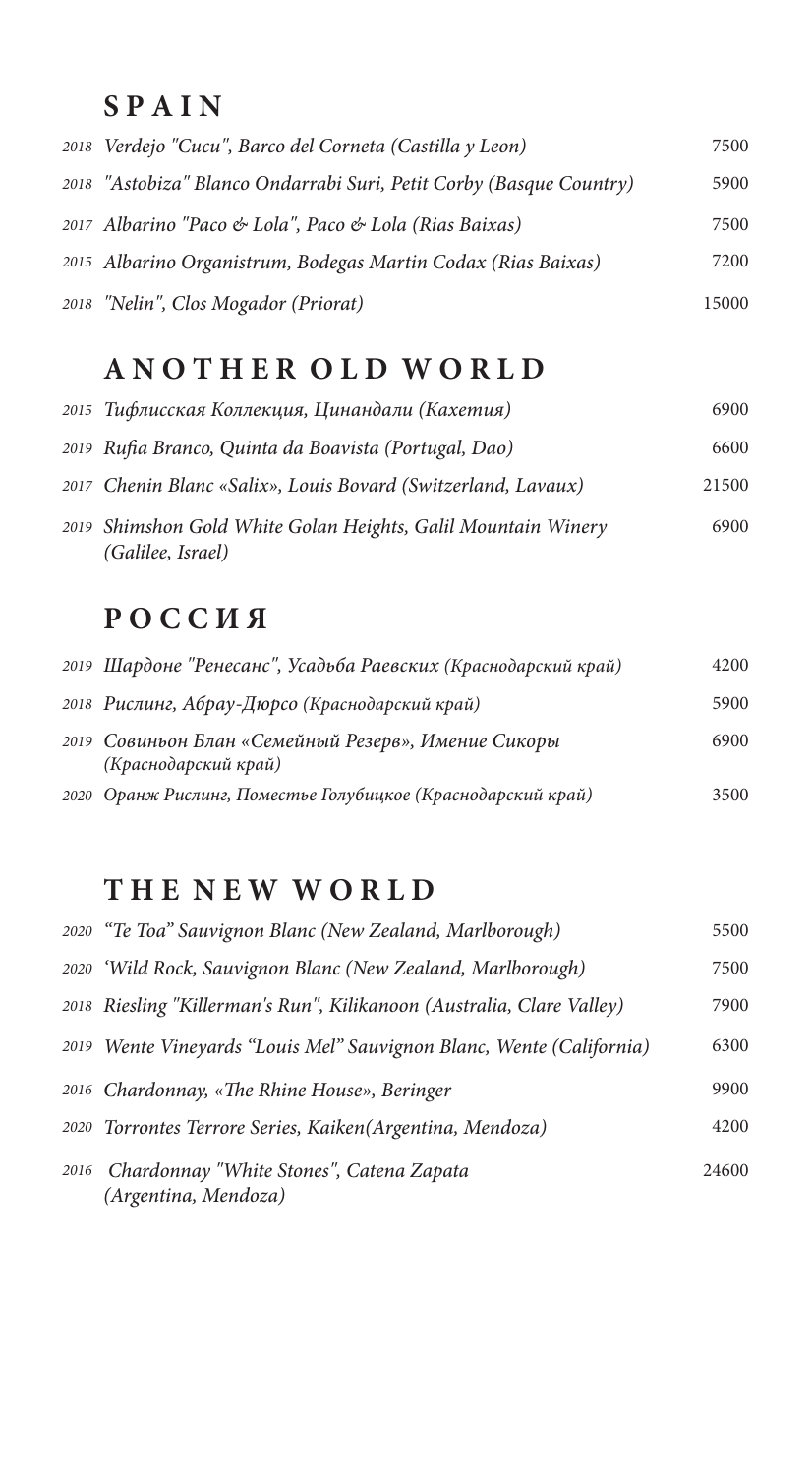# **ROSE WINE COLLECTION**

|                                                                                | 6500 |
|--------------------------------------------------------------------------------|------|
| 2019 «L'Aurelienne» Aix-en-Provence, Domaine Camaissette<br>(Provance, France) | 5900 |
| 2020 Feudi di San Gregorio, "Ros'Aura" (Irpinia, Italy)                        | 5500 |

## **RED WINE**

## **F R A N C E**

### **BOURGOGNE**

| 2020 Bourgogne Pinot Noir, Lugny L'Aurore                                        | 7500  |
|----------------------------------------------------------------------------------|-------|
| 2019 Santenay 1-er Cru "Clos Rousseau", David Moreau                             | 16500 |
| 2017 Volnay, Jean Lefort                                                         | 18900 |
| 2018 Pommard "Vieilles Vignes", Domaine Joseph Voillot                           | 19800 |
| 2019 Chambolle-Musigny, David Duband                                             | 25000 |
| 2018 Ladoix, Philippe Pacalet                                                    | 25000 |
| 2015 Nuits-St-Georges, Domaine Confuron-Cotetidot                                | 25000 |
| 2016 Gevrey-Chambertin, Alex Gambal                                              | 27000 |
| <sup>2007</sup> Vosne-Romanee 1-er Cru "Les Suchots", Domaine Confuron-Cotetidot | 46800 |
| 2018 Jean-Paul Brun Moulin a Vent                                                | 9900  |

### **BORDEAUX**

| 2013 Chateau Potensac Cru Bourgeois (Medoc)                           | 15000 |
|-----------------------------------------------------------------------|-------|
| 2011 Chateau Citran Cru Bourgeois (Medoc)                             | 13000 |
| 2013 Chateau La Tour Carnet Grand Cru Classe (Haut-Médoc)             | 23000 |
| 2014 Chateau Haut-Bages Liberal Grand Cru Classe (Pauillac)           | 19500 |
| <sup>2012</sup> Chateau Gruaud Larose Grand Cru Classe (Saint-Julien) | 28000 |
| <sup>2014</sup> Chateau La Dominique Grand Cru Classe (Saint-Emilion) | 21600 |
| 2013 Chateau Canon Grand Cru Classe (Saint-Emilion)                   | 27600 |
| 2006 Chateau Gombaude Guillot (Pomerol)                               | 29000 |
| 2015 Chateau Carbonnieux Grand Cru Classe (Pessac-Leognan)            | 20400 |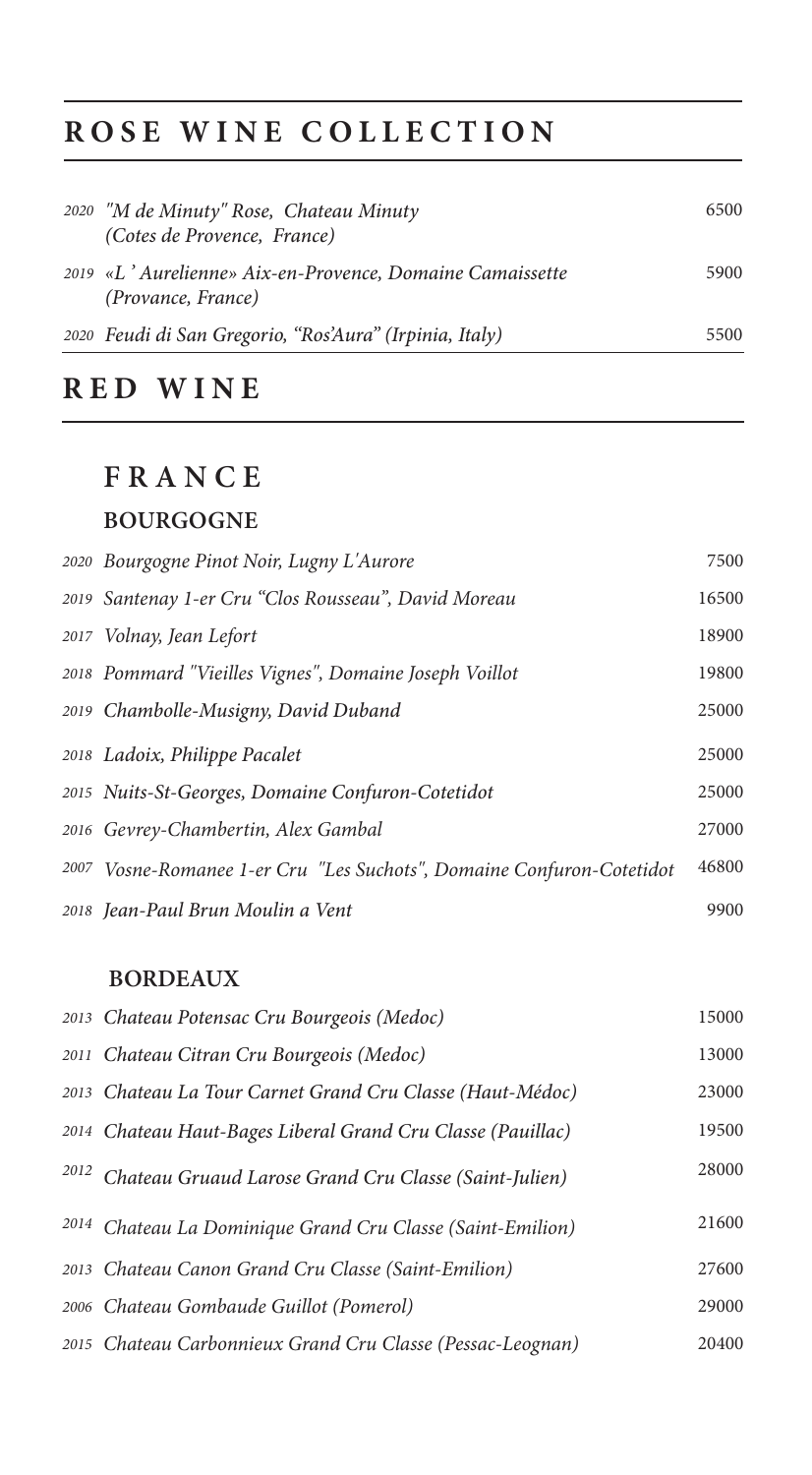| 2015 Chateau De Fieuzal Grand Cru Classe (Pessac-Leognan)   | 24600 |
|-------------------------------------------------------------|-------|
| 2013 Domaine de Chevalier Grand Cru Classe (Pessac-Leognan) | 28800 |

### **LOIRE VALLEY**

| 2020 Pinot Noir «Attitude», Pascal Jolivet  | 6900  |
|---------------------------------------------|-------|
| 2017 Chinon Rouge, Domaine Bernard Baudry   | 9900  |
| 2018 Grolleau, Clay De Nell                 | 15000 |
| 2016 Sanserre La Moussiere, Alphonse Mellot | 16200 |

## **ANOTHER TERROIRS**

| 2020 Pinot Noir Tradicion, Yves Duport (Bugey)                                                           | 6700  |
|----------------------------------------------------------------------------------------------------------|-------|
| 2019 Domaine du Pelican, Arbois «Trois Cepages» (Jura)                                                   | 18900 |
| 2018 Tradition Vacqueyras, Domaine Le Colombier                                                          | 8500  |
| 2016 Chateauneuf-du-Pape "Cuvee des Generation<br>Gaston-Philippe", Chateau de la Gardine (Rhona Valley) | 32400 |

# **I T A L Y TOSCANA**

| 2019 Mongrana, Agricola Querciabella                           | 6500  |
|----------------------------------------------------------------|-------|
| 2017 "Volpolo", Bolgheri Podere Sapaio                         | 14500 |
| 2016 «Promis» Ca Marcanda, Angelo Gaja                         | 13900 |
| 2014 "Valdisanti" Tenuta S. Giovanni, Tolaini                  | 17000 |
| 2016 "Mangiafoco", Il Paradiso di Cappelli Graziella           | 18500 |
| 2009 «Solare», Capannelle                                      | 17500 |
| 2015 "Grattamacco" Bolgheri Rosso Superiore, Colle Massari     | 24500 |
| 2016 50&50, Avignonesi Capannele                               | 35400 |
| 2015 Chianti Classico, Isole e Olena                           | 9500  |
| 2017 Rosso di Montalcino "Poggio alle Mura", Castello Banfi    | 9900  |
| 2014 Brunello di Montalcino, Capanna                           | 19800 |
| 2014 Brunello di Montalcino "Poggio alle Mura", Castello Banfi | 23400 |

### **PIEMONTE**

| 2018 Dolcetto d'Alba "Madonna del Dono", Marchesi di Barolo | 7800  |
|-------------------------------------------------------------|-------|
| 2017 Barbera d'Alba, Nada Fiorenzo                          | 9240  |
| 2015 "Mimmo", Le Piane                                      | 11500 |
| 2013 Gattinara "Tre Vigne", Giancarlo Travaglini            | 18600 |
| 2015 Barolo "Pio Cesare"                                    | 25000 |
| 2014 Barolo "Sarmassa", Marchesi di Barolo                  | 27000 |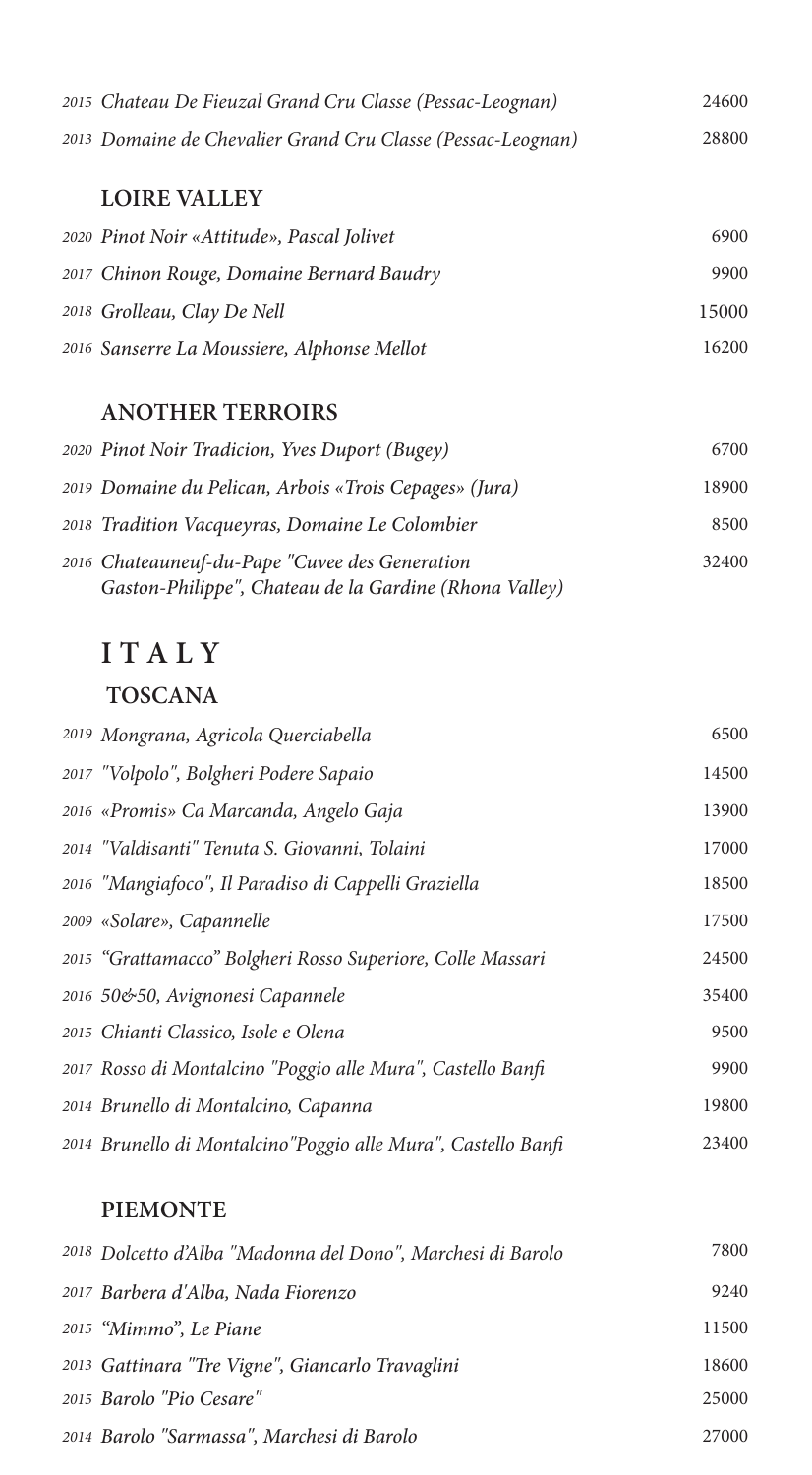| 2015 Barolo "Mariondino", Armando Parusso | 29400 |
|-------------------------------------------|-------|
| 2015 Barbaresco «Albesani», Roagna        | 34800 |

### **VENETO**

| <sup>2018</sup> "Pragal", Tenuta Santa Maria di Gaetano Bertani, semi-dry | 6500  |
|---------------------------------------------------------------------------|-------|
| 2015 Schioppettino, Tiare                                                 | 6500  |
| 2019 Valpolicella Ripasso Classico Superiore «La Casetta»                 | 9500  |
| 2016 "La Grola" Veronese, Allegrini                                       | 11750 |
| 2017 Primofiore, Guiseppe Quintarelli                                     | 24500 |

## **SICILIA**

| 2017 Etna Rosso "Alta Mora", Cusumano                      | 8500  |
|------------------------------------------------------------|-------|
| 2010 Petit Verdot "Carduni", Baglio di Pianetto            | 9900  |
| 2016 "Sinfonia di Rosso" Terre Siciliane, Alessandro Viola | 13000 |
| 2017 "Munjebel" Rosso Terre Siciliane, Frank Cornelissen   | 15500 |
| 2018 «Mille e una Notte», Donnafugata                      | 23400 |

### **ANOTHER TERROIRS**

| 2017 "Ronchedone" Benaco Bresciano, Cà Dei Frati (Lombardia)                 | 9900  |
|------------------------------------------------------------------------------|-------|
| 2014 Merlot "Togliano", Volpe Pasini (Friuli-Venezia Giulia)                 | 6200  |
| 2016 Sgarzon "Cilindrica", Vigneti delle Dolomiti, Foradori<br>(Alto Adidge) | 17400 |
| 2012 Sagrantino Montefalco, Antonelli San Marco (Campania)                   | 9900  |
| 2017 Primitivo "Cubardi", Terrulenta Soc. Agr. Coop. a r.l. (Puglia)         | 9300  |
| <sup>2016</sup> «Turriga» Isola dei Nuraghi, Argiolas                        | 24500 |

# **G E R M A N Y**

| 2017 Spatburgunder "PJ's Signature", Weingut Burggarten (Ahr)         | 9900  |
|-----------------------------------------------------------------------|-------|
| 2015 Spatburgunder Trocken, Reichsrat von Buhl (Pfalz's)              | 7800  |
| 2017 Pinot Noir Laumersheimer Réserve, Philipp Kuhn (Pfalz's)         | 12900 |
| 2012 Spatburgunder Gimmeldinger "Biengarten", A. Christmann (Pfalz's) | 17900 |
| 2017 Spatburgunder, Salwey (Baden)                                    | 7500  |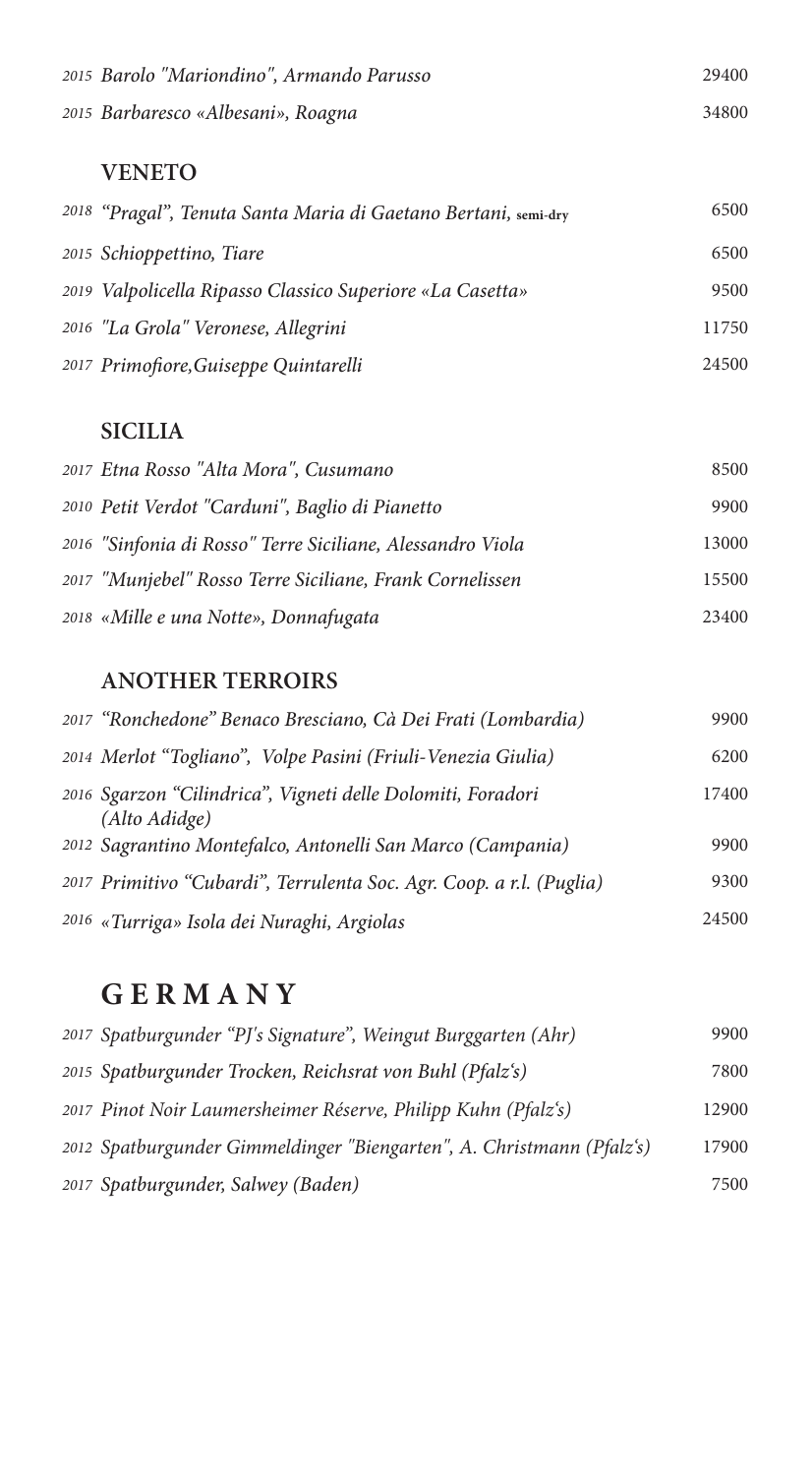## **A U S T R I A**

| 2016 "Carnuntum Rot", Johannes Trapl (Lower Austria)         | 5800  |
|--------------------------------------------------------------|-------|
| 2019 Zweigelt "Velue", Johannes Zillinger (Lower Austria)    | 6600  |
| 2018 St. Laurent "Wald", Weingut PFAFFL (Lower Austria)      | 8700  |
| 2014 Blaufrankisch Leithaberg, Weingut Heinrich (Burgenland) | 11500 |

## **S P A I N**

| 2019 Piqueras Black Label, Bodegas Piqueras (Rioja)                        | 3900  |
|----------------------------------------------------------------------------|-------|
| 2017 Marques de Aldeanueva» Crianza (Rioja)                                | 4900  |
| 2005 Finca Nueva Gran Reserva, Finca Nueva (Almansa)                       | 10900 |
| 2015 Muga, Reserva (Rioja)                                                 | 12000 |
| 2015 "Roda" Reserva, Bodegas Roda (Rioja)                                  | 15000 |
| 2005 "Castillo Ygay" Gran Reserva Especial,<br>Marques de Murrieta (Rioja) | 24500 |
| 2014 "Dominio de Valdelacasa", Bodega del Palacio de los Frontaura (Toro)  | 6900  |
| 2019 "Hito", Cepa 21 (Ribera Del Duero)                                    | 7900  |
| 2016 Pesquera Reserva, Tinto Pesquera (Ribera del Duero)                   | 15900 |
| 2017 "Crossos", Domini de la Cartoixa (Priorat)                            | 8900  |
| 2014 "El Esquilon", Suertes del Marques (Valle de la Orotava)              | 9900  |
| 2018 Saltamarti, Els Vinyerons Vins Naturals (Penedes)                     | 6900  |

# **Р О С С И Я**

| 2018 Каберне Совиньон, Рэм Акчурин (Крым)                                | 4700 |
|--------------------------------------------------------------------------|------|
| 2019 Красностоп Золотовский, Усадьба Ведерникова<br>(Краснодарский Край) | 5400 |
| 2019 Мерло «Красная Горка», Галицкий и Галицкий<br>(Краснодарский край)  | 6500 |
| 2019 Красностоп Золотовский, Усадьба Ведерникова<br>(Краснодарский Край) | 5900 |
| 2019 Пино Нуар Резерв, Поместье Голубицкое (Краснодарский Край)          | 4300 |

# **G E O R G I A**

| 2015 Мукузани, Тифлисская Коллекция (Кахетия)                    | 6900  |
|------------------------------------------------------------------|-------|
| 2017 Киндзмараули, Тифлисская Коллекция (Кахетия) полусладкое    | 6900  |
| 2015 Усахелаури, Тифлисская Коллекция (Рача Лечхуми) полусладкое | 12500 |